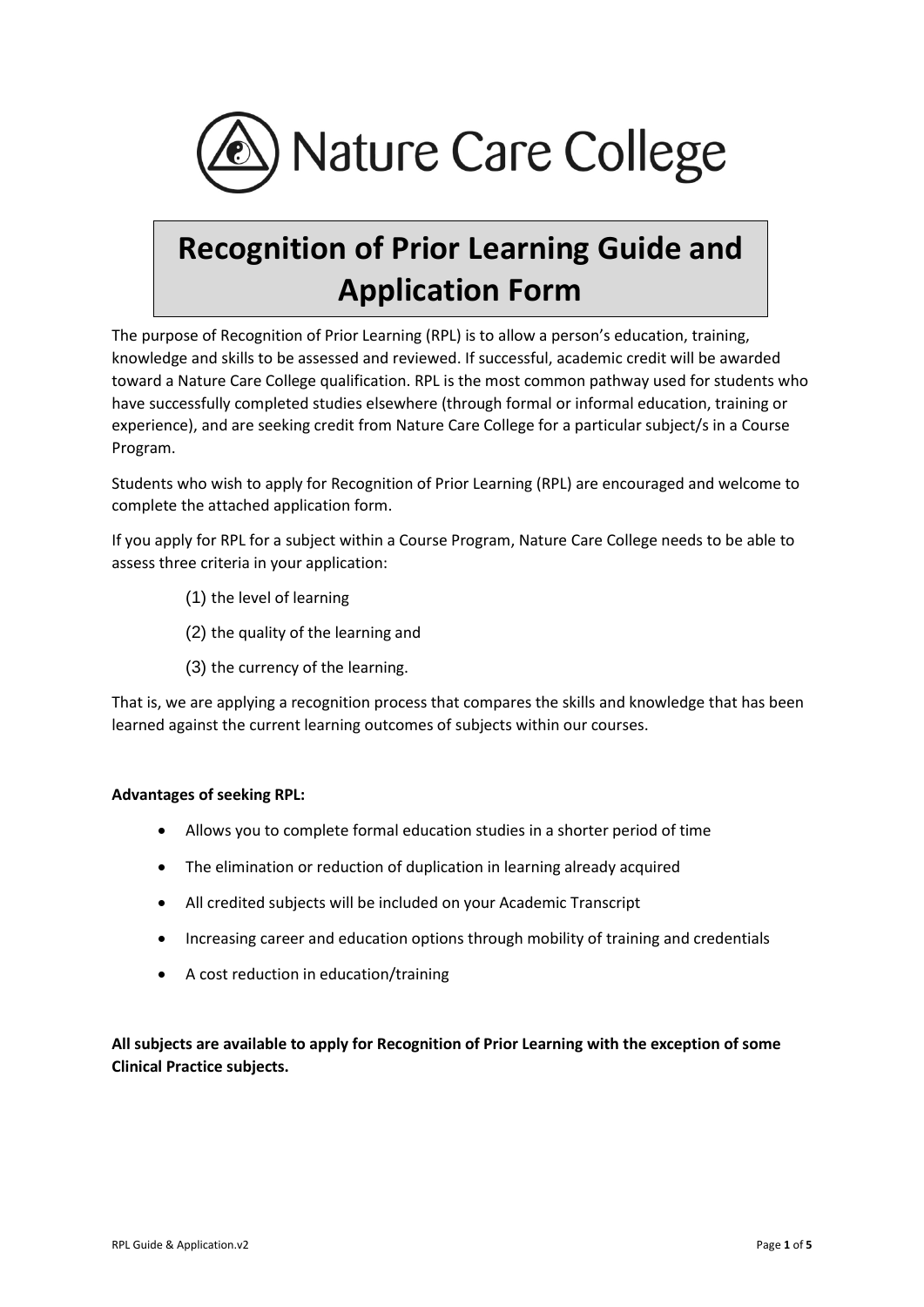#### **How to Proceed**

Review and assess the Nature Care College Course Outline, Subject Outlines & Learning Outcomes that you are seeking RPL for. The purpose of this is to provide assurance to yourself that you will be academically able to fulfil the balance of the studies within the Course Program you wish to enrol into.

You now have decisions to make:

- Do I have the skills and knowledge to match the learning outcomes for the subject?
- Could I produce enough evidence for complete recognition?
- Am I confident enough to pass a challenge exam or complete any required tasks?
- If the answer is yes then it is time to submit your application.
- Applications need to be submitted **four weeks** prior to the commencement of the subject for which RPL is being sought.

#### **RPL Application Requirements**

You need to have sufficient evidence to demonstrate your ability to meet the learning outcomes. This evidence must be current, i.e no more than ten years old.

For RPL for formal studies, documentation submitted with the application must include the additional following documentation:

- Certified copies of all academic transcripts/record of results
- The qualification outline or description for the qualification seeking credit
- The subject outline/unit of study outline and learning outcomes the applicant is seeking credit for

Other examples of evidence you may wish to include to support your RPL application:

- Detailed curriculum vitae
- Statements of Attainment
- Details of clinical experience
- Third party reports examples of third party evidence include written statements from managers, supervisors, previous or current employers, colleagues or professional practitioners and references from customers or clients
- Statement from an accountant relating to work details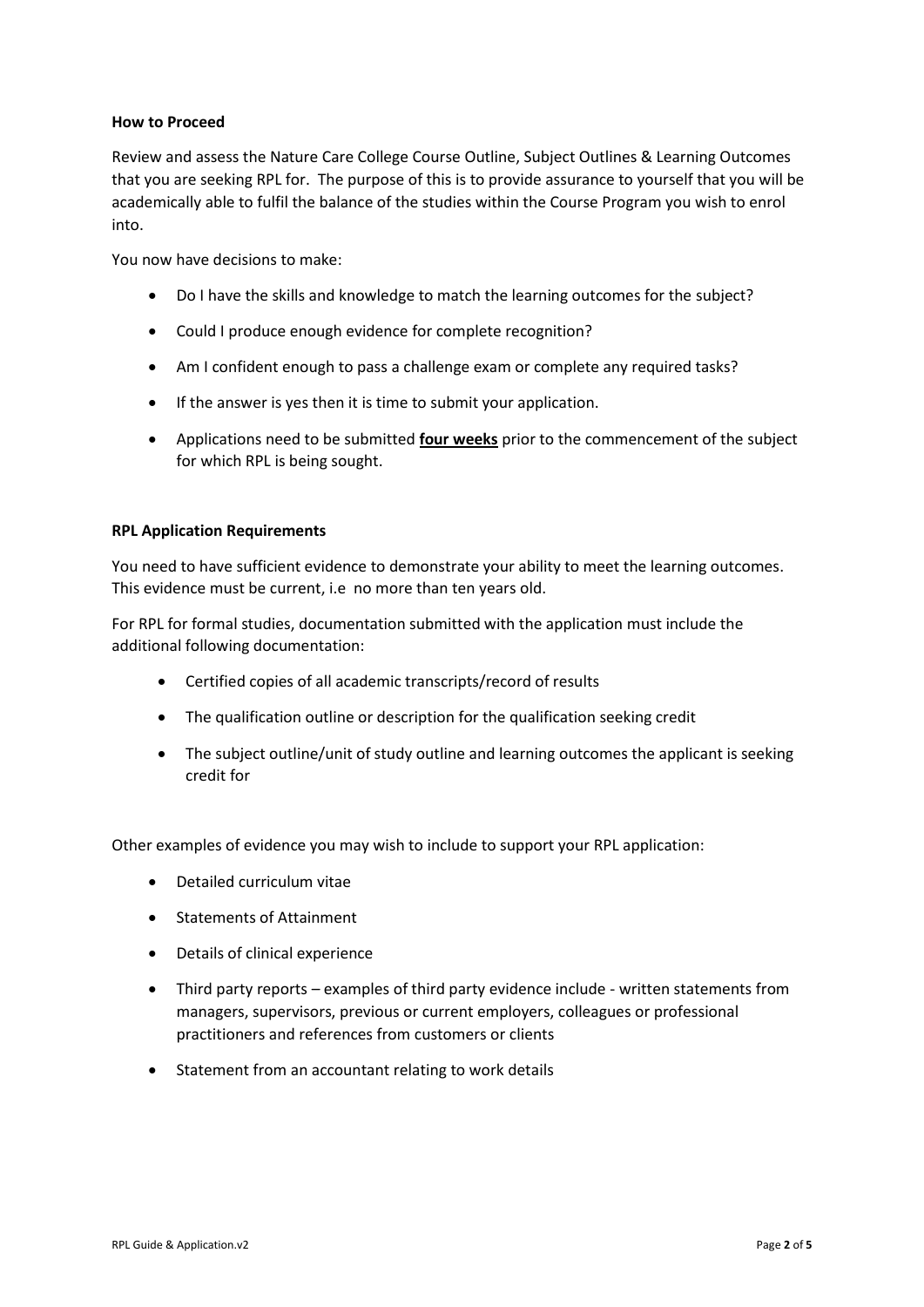### **Application Fees for Recognition of Prior Learning Assessment**

#### **Application Fee: \$100**

A one off non-refundable application fee upon lodging your application.

#### **Subject Fees: \$65**

The fee for each individual subject approved for RPL. The subject fees are payable on approval and will be listed on your student Record of Results.

#### **Challenge Assessments**

If you are not able to provide enough evidence for us to assess your RPL application, we may suggest a 'challenge assessment' to enable you to prove competency.

• The fee for each theory challenge assessment is \$75. *Please note that you must achieve a result of 80% or higher for all theory challenge assessments in order to be granted RPL for a subject.*

## **Assistance**

If you have questions regarding the RPL process you may contact a Course Advisor in Student and Learning Services on (02) 8423-8333 or via email [info@naturecare.com.au.](mailto:info@naturecare.com.au)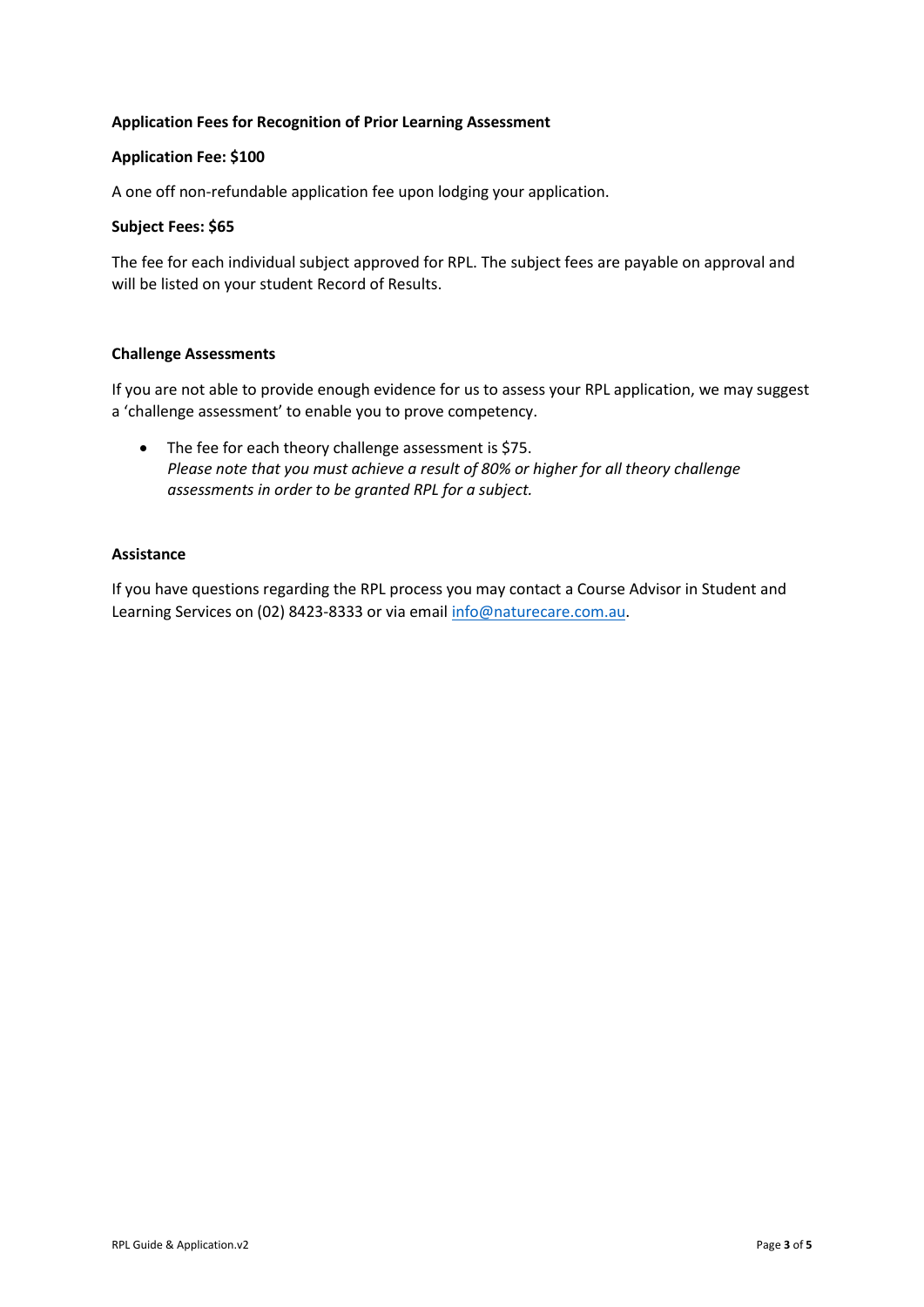

# **Recognition of Prior Learning Application**

Your RPL evidence and documentation must accompany this RPL form.

Application for RPL must be received **four** weeks before the commencement of the subject for which RPL is being sought.

| Student's Name:                                                  |        |         |
|------------------------------------------------------------------|--------|---------|
| Student ID No.:                                                  |        |         |
| Address:                                                         |        |         |
| Postcode:                                                        | Email: |         |
| Tel: Home:                                                       | Work:  | Mobile: |
| Please write the name of the Course Program you are enrolled in: |        |         |
|                                                                  |        |         |
| Please list the subject/s you are seeking RPL for:               |        |         |
| 1.                                                               |        | 16.     |
| 2.                                                               |        | 17.     |
| 3.                                                               |        | 18.     |
| 4.                                                               |        | 19.     |
| 5.                                                               |        | 20.     |
| 6.                                                               |        | 21.     |
| 7.                                                               |        | 22.     |
| 8.                                                               |        | 23.     |
| 9.                                                               |        | 24.     |
| 10.                                                              |        | 25.     |
| 11.                                                              |        | 26.     |
| 12.                                                              |        | 27.     |
| 13.                                                              |        | 28.     |
| 14.                                                              |        | 29.     |
| 15.                                                              |        | 30.     |